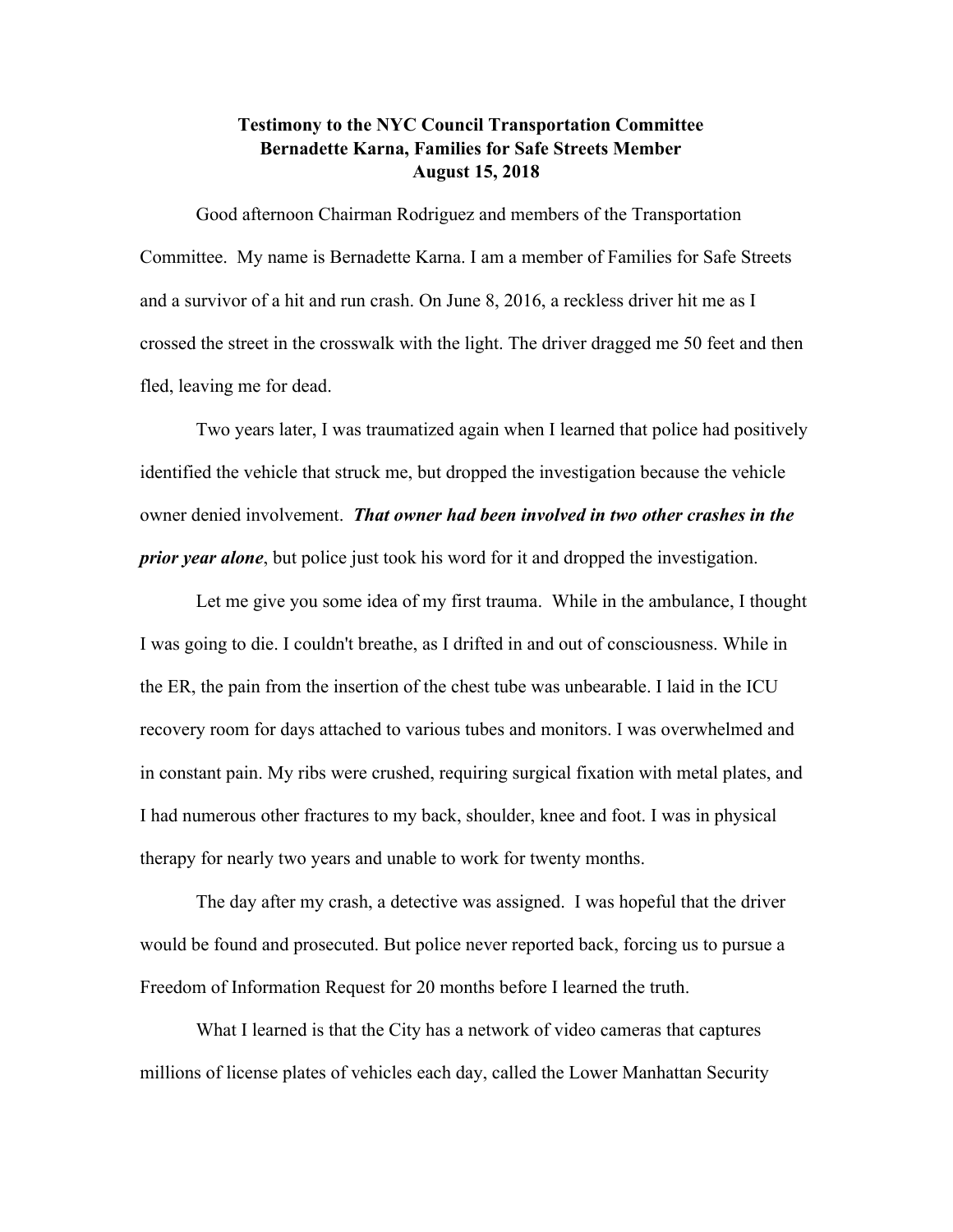Initiative, or LMSI. LMSI cameras caught the license plate of the car that hit me. But because no one could identify the driver, the police just took the owner's word for it when he said he didn't do it. *Even though he admitted that no one else had use of his vehicle, making this his third crash in a single year.*

What I also learned was that *it is the NYPD's official policy to end the investigation when a vehicle owner denies involvement in a hit-and-run, even when a video or an eyewitness positively identifies the vehicle.* The policy was applied in my case and I will share evidence of that in my written testimony.

There are parallels to the crash caused by Dorothy Bruns, who struck and killed two children and injured their mothers in Park Slope earlier this year. Bruns had a previous hit-and-run, eight moving violations caught on enforcement cameras, and a seizure disorder, but no one took any steps to get her off the road before she killed those toddlers. *Why does the City collect all this information on reckless driving but fail to use it to prevent reckless driving?*

Please enact Intro 971 and 972, which allow the City to analyze together all the information it has to identify and intervene with reckless drivers to get them off the road *before* they injure and kill.

Surviving a crash is traumatic, exhaustive and life-altering. When a vehicle is identified as being involved in reckless driving, whether it is a camera-based violation or a hit-and-run, if we give the vehicle owner an *automatic pass* or a slap on the wrist, they'll just do it again. Either the owner must take responsibility, or the owner must identify the responsible driver. That is what Intro 971 and 972 would do — give the City